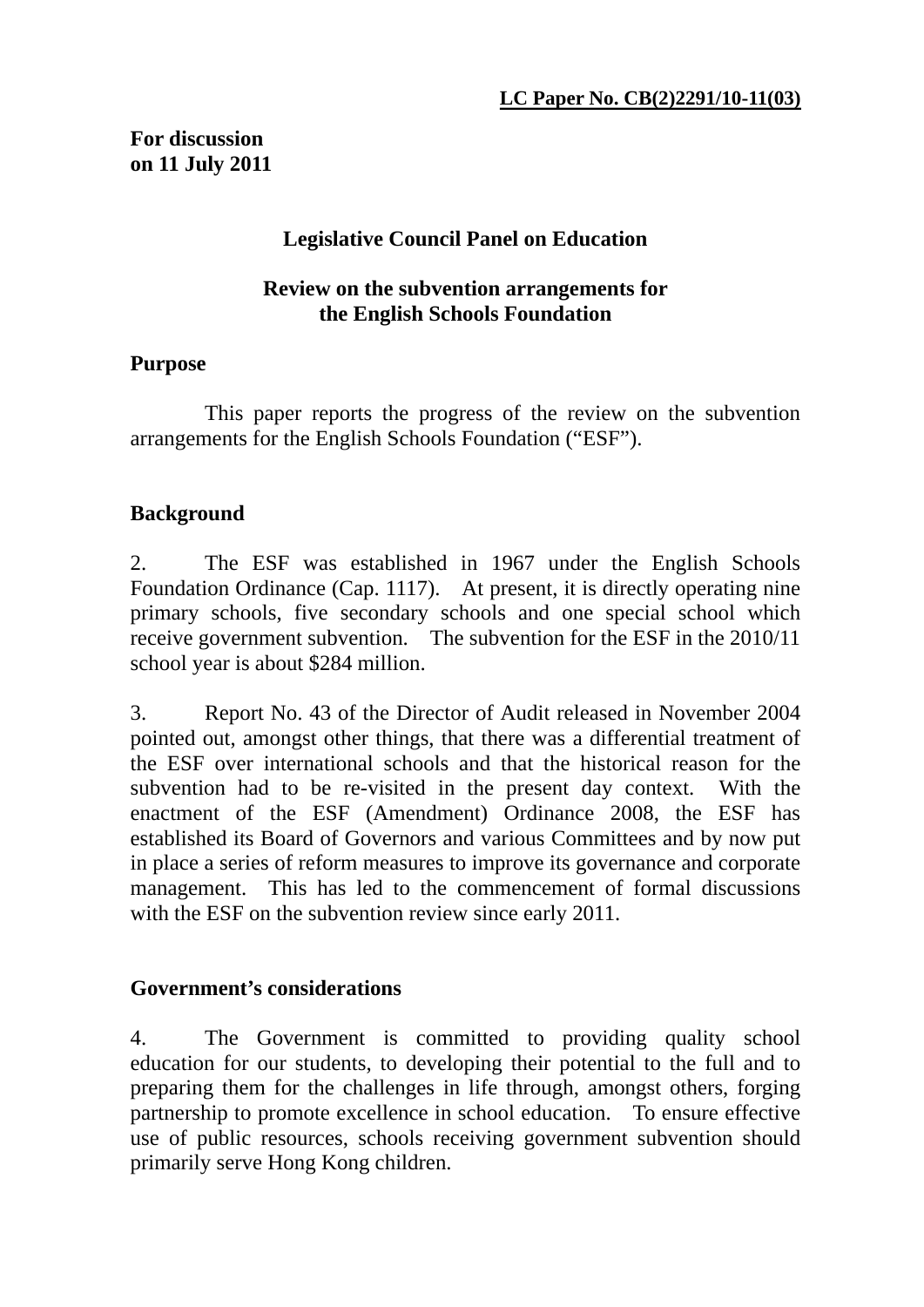5. The statutory objectives of the ESF are to provide a modern liberal education through English medium to children who are able to benefit from such education. We note that the role of the ESF has evolved over the years, serving not only the English-speaking children in Hong Kong owing to its historical background, but also children of foreign nationals who have come to work or invest in Hong Kong as well as children from local families. In terms of student profile, more than 70% of its overall student population are holding foreign passports. It is also noteworthy that amongst its students, over 65% are the children of permanent residents of Hong Kong, comprising children from foreign nationals who have come to work and settle here, children from returned emigrant families who could not adapt to the local curriculum, as well as children from some local families who aspire for English-medium education.

6. With the rebound of the economy, the demand for English-medium school places in Hong Kong has been strong in recent years as revealed by the consistently high utilisation of school places in the international school sector, coupled with long waiting lists in some international schools. There have been concerns that some non-Chinese speaking students who could neither adapt to the local curriculum nor afford to attend private international schools could not get into ESF schools which could serve as an alternative. Some ESF parents have also expressed concerns about the increase in tuition fees by the ESF in recent years.

7. Having regard to the developments above, we have, in conducting the review with the ESF, considered and raised a number of issues as follows –

- (a) the role of the ESF and how it is to be re-positioned in the present-day circumstances, especially on the uniqueness of the ESF's services vis-à-vis those of other private international schools;
- (b) the need to maintain a stable and quality provision of English-medium education services to meet the needs of the community having regard to quality, affordability and cost-effectiveness of the service delivered by the ESF;
- (c) should recurrent subvention be continued, related issues should be addressed, including a monitoring mechanism which is commensurate with the level of subvention; and
- (d) any additional subvention would need to be substantiated by, for instance, the provision of new services.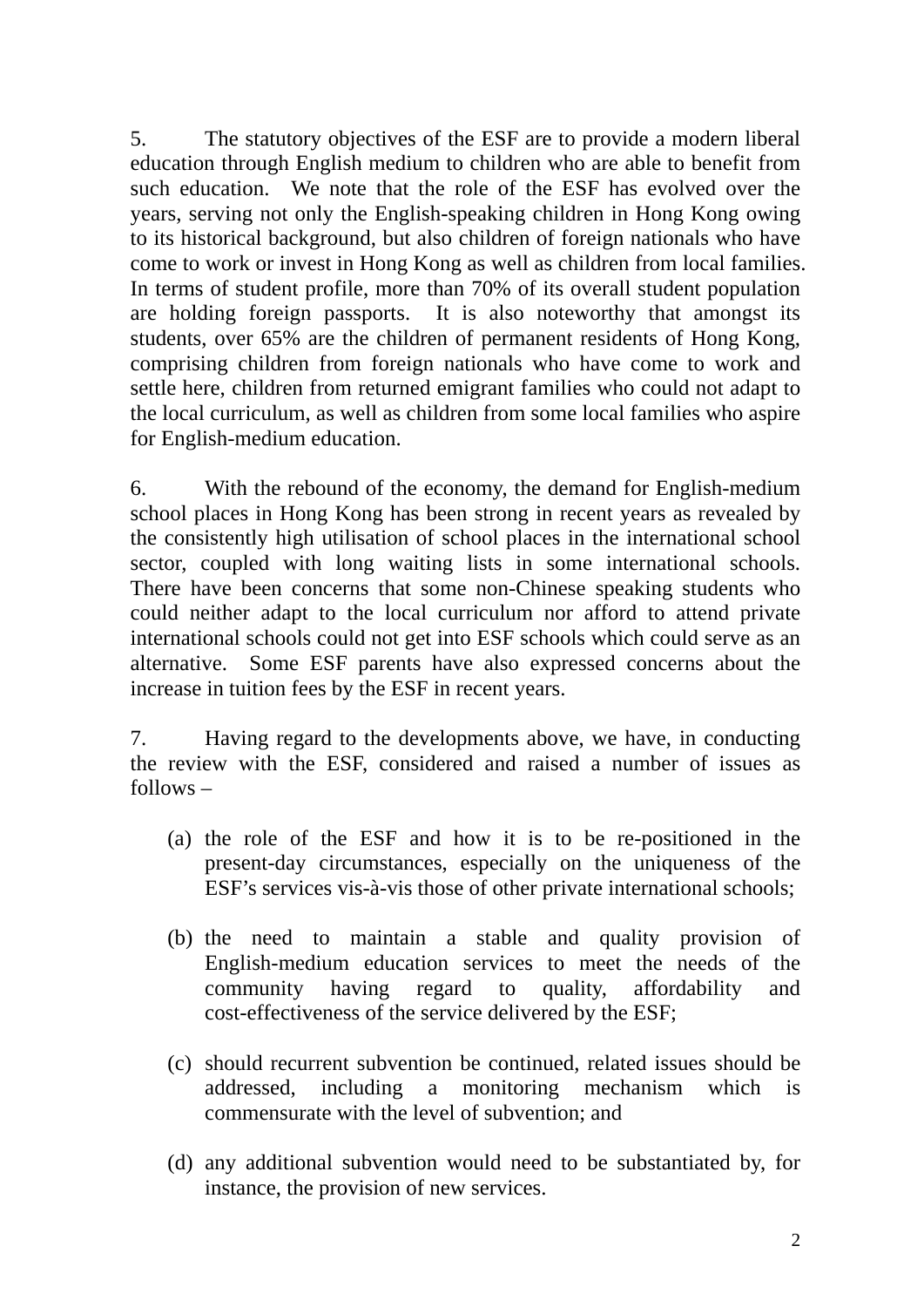## **The ESF's position**

8. The ESF Board of Governors has established a Steering Group led by its Chairman to oversee the subvention review and to conduct discussions with the Government on the fundamental issues of the review. The Board recognizes that ESF is the only educational organization providing English-medium education in Hong Kong established by law, and serves a sizeable student population of more than 12 800 students, or 40% of the total student population in the international school sector in Hong Kong. It has reaffirmed ESF's commitment to act as the agent of the Government in providing quality and affordable education in the medium of English to meet the needs of the community.

9. While the ESF has been offering a British curriculum, it has evolved to provide the International Baccalaureate ("IB") curriculum since 2000 with qualifications accredited by the IB Organisation and by a number of UK examining bodies. Its schools are accredited (or are in the process of seeking accreditation) by the Council of International Schools and the Western Association of Schools and Colleges. Entry to all ESF schools is non-selective. Further, the ESF has been providing education for non-Chinese speaking students with special education needs ("SEN") in Hong Kong through its special school, Jockey Club Sarah Roe and by operating a dedicated facility in some of its mainstream schools, which has been serving a total of 200 SEN students. The ESF has committed to strengthening its service. In particular, it will operate a specialist ESF Therapy Centre offering a psychology service, occupational and speech therapies and physiotherapy in association with the special school to support children with learning disabilities from August 2011. The ESF has also proposed to, subject to availability of financial support, increase the number of places for SEN students in both its special school and mainstream learning support classes to reduce waiting lists.

10. The ESF believes that the continuation of recurrent subvention and capital grant is essential if it is to continue to fulfill its mission of providing affordable English language education for the children of people who have made Hong Kong their home. Within the overall context of government subvention and capital grant, the ESF is prepared to consider proposals from the Government with regard to appropriate service standards and controls, provided that academic autonomy and professional freedom are preserved in the interests of safe-guarding educational standards. The ESF will review its admissions policies to ensure that they are fully aligned with Government policy and meet the needs of the Hong Kong community. Recognising the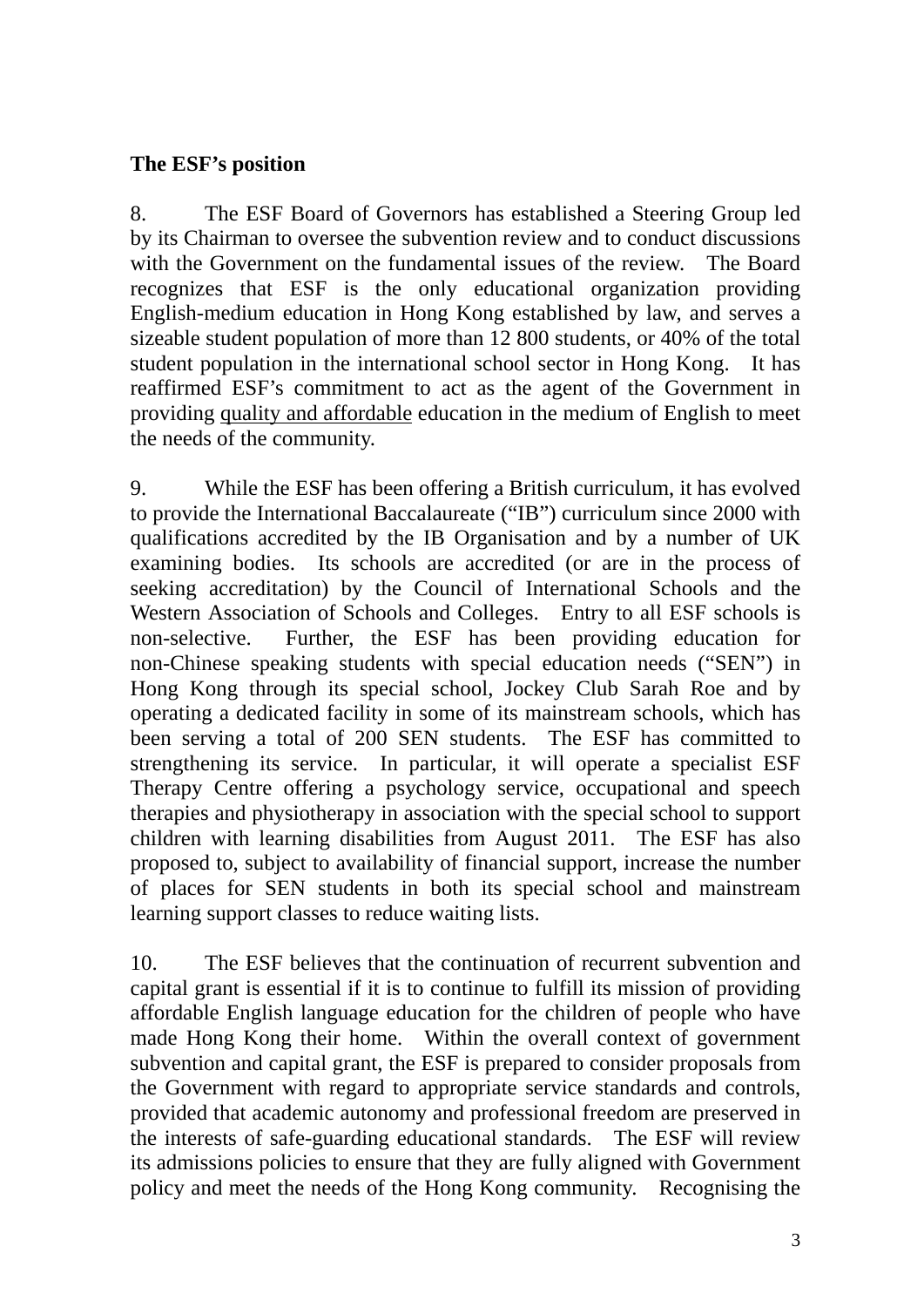need for Hong Kong to attract foreign investment, which results in expatriate families with children requiring education in English, the ESF will consider making special arrangements to reserve an agreed number of places for children whose parents are coming to Hong Kong for business or professional reasons.

#### **Issues for further discussion with the ESF**

11. The unique role of the ESF has to be justified such that we can ring fence the case of the ESF and to forestall any similar claim for government subvention from other private international schools. Taking into account the quality of the service and significant student share of the ESF and that there are students who are less well-off and require affordable English-medium education, it is worth considering whether some form of government subvention is necessary to sustain the operation of the ESF and the provision of an affordable education service.

12. Notwithstanding this, in order to ensure proper use of public funding, the service and operation of the ESF has to be further examined from the aspects of uniqueness, affordability and cost-effectiveness. Being a historically subvented organization, its tuition fee has been pitched at the lower stratum of the range of tuition fees currently charged by the few popular and established international schools and yet there have been concerns from parents about the tuition fee increases by the ESF in recent years and the affordability of its service. This calls for the review of the ESF's approach to fee adjustment. The ESF would also need to review the operation of the financial assistance scheme for deserving students. In analysing ESF's cost-effectiveness, we will take into account the sizable student population in its 14 mainstream schools and one special school across the territory, and the resulting economies of scale benefitted by the ESF which is not found in other local international schools. In tandem, the ESF, being an operational autonomous educational organization, is expected to optimize its income-generating capacity in financing its services in the long run. We have asked the ESF to formulate a long term financial plan on how to sustain its operation and upkeep its ageing school premises in order to facilitate further discussion on the need for continuous subvention from the Government, and if so, the quantum of subvention.